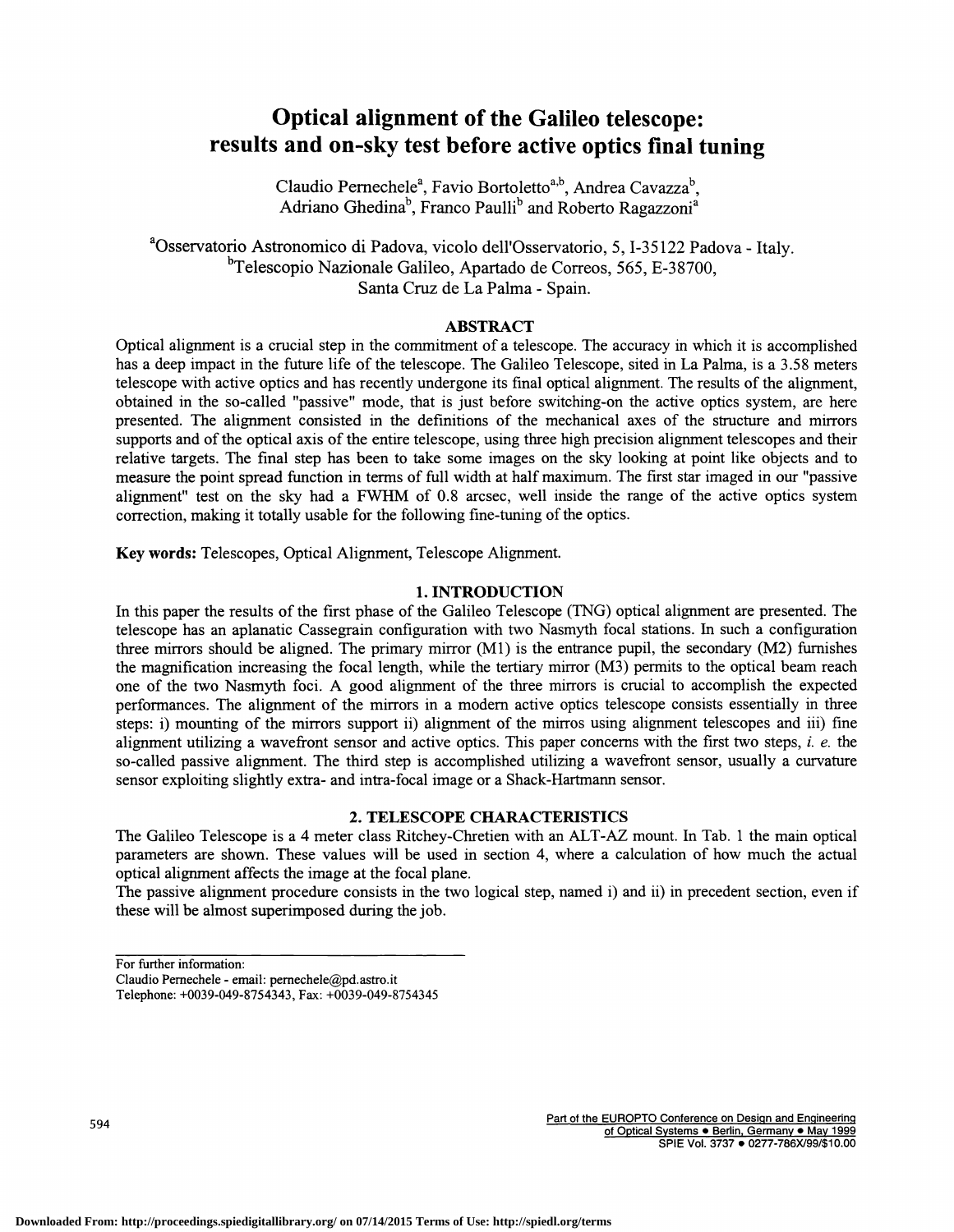| Parameter | <b>Description</b>                   | Value             |
|-----------|--------------------------------------|-------------------|
| $D_{M1}$  | Primary mirror diameter              | $3500 \text{ mm}$ |
| $R_1$     | Primary mirror radius of curvature   | 15400 mm          |
| $K_1$     | Primary mirror Conic constant        | $-1.023818$       |
| $D_{M2}$  | Secondary mirror diameter            | 858 mm            |
| M         | Secondary mirror magnification       |                   |
| $R_2$     | Secondary mirror radius of curvature | 4417 mm           |
| $K_2$     | Secondary mirror conic constant      | $-2.452659$       |
| F         | Telescope focal ratio                |                   |
| f         | Telescope focal length               | 38500 mm          |
|           | Telescope Back focal distance        | 0.3767            |

Tab. 1: Galileo Telescope main nominal optical parameters.

### 3. ALIGNMENT PROCEDURE

#### 3.1 Conventions and reference system

The following conventions, shown in Fig. 1, are used during the paper. A cartesian system is chosen with the z axis lying on the AZ axis and pointing toward the gravitational direction. The y axis is choose orthogonal to z

and point through the geographic north direction. The. The x axis completes the cartesian coordinate system and in a such a way pointing from Nasmyth A focus toward Nasmyth B focus and lying roughly on the EL axis. It should be noted here that the EL and AZ axes are not yet identified: these would be the ideal ones. The angles  $\alpha$  and  $\delta$ , shown in Fig. 1, define the orientation of an arbitrary axis (of versor n) in the reference system We call *tilt* ( $\delta$ ) NAS B versor n) in the reference system. We call tilt  $(\delta)$ the angle between the n and the  $-z$  versor with  $\delta$ defined between  $0^{\circ}$  and  $90^{\circ}$ , and *orientation* ( $\alpha$ ) the angle between the x versor and the projection of the versor n onto the x—y plane, counted counterclockwise as seeing from the —z space and going from 0° to 360°.



Fig. 1: tilt and orientation convention.

## 3.2 Identification of the main axes

The identification of most of the mechanical and optical axes was made using two autocollimators, an electronic level and several precision targets (0.2 arcsec precision), all furnished by Taylor & Hobson<sup>TM</sup> manufacturer. For the determination of mechanical axes the targets have been observed both in the so-called autoreflection and telescopic mode. The autoreflection mode is similar to the classical autocollimation in all but working with a converging beam instead of a collimated one. In such a way the measurements depend upon the telescope to target distance. All the autocollimators have been equipped with CCD cameras (provided by Electrim<sup>TM</sup>), improving a lot the precision of the measurements. A sketch view of the obtained results is shown in Fig. 2, and in the next one there is a brief explanation of the figure. In the figure angles and dimensions are greatly exaggerates because it is used only for display purpose: the EL and AZ axes are really neither orthogonal nor coplanar [1].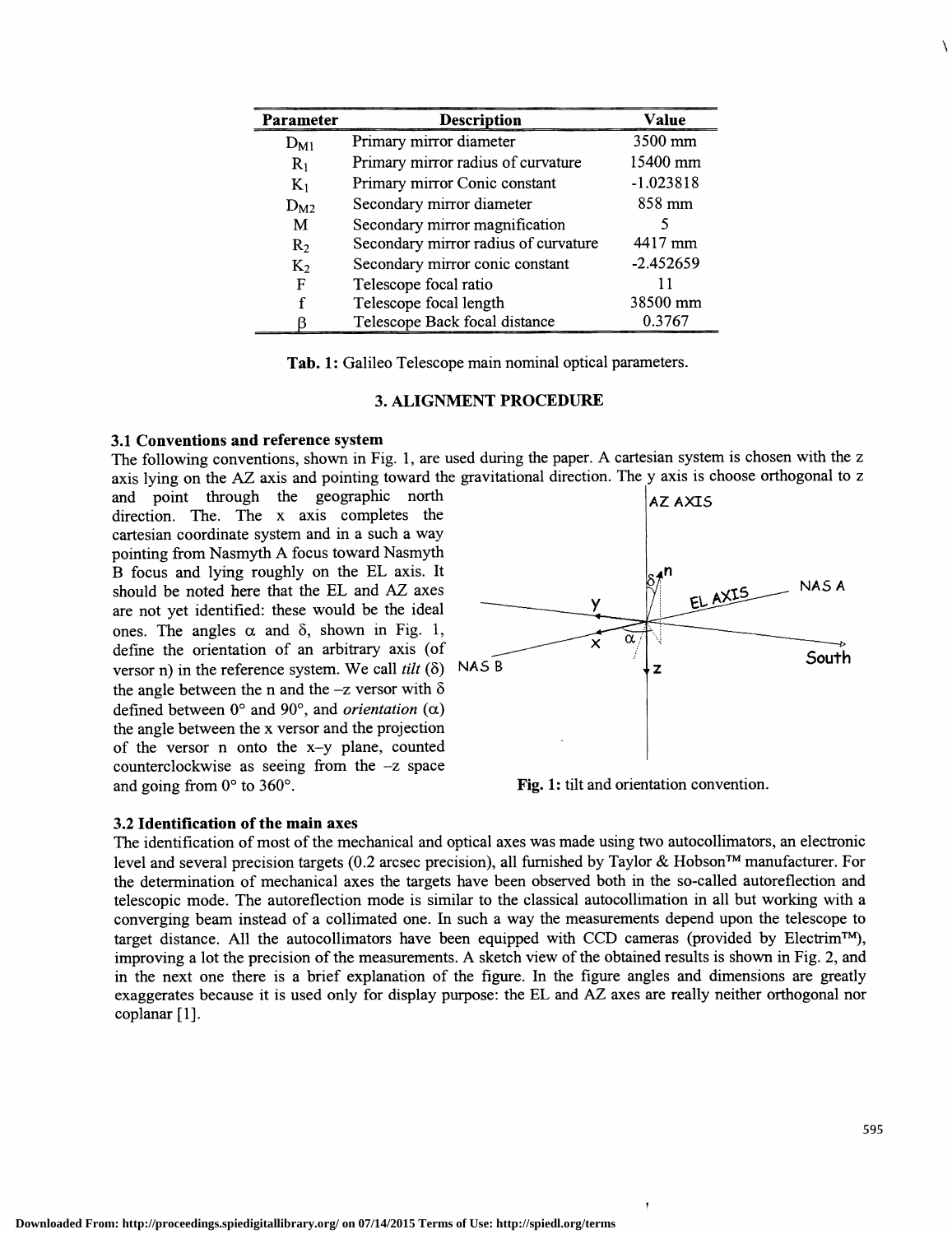## 3.2.1 Identification of gravitational axis

The alignment procedure started with the identification of the planarity of the hydrostatic bearing with respect to the gravity. This was obtained using the electronic level, whose internal precision is 1 .0 arcsec. The level was placed on the central-top of the center pillar and the telescope was rotated in azimuth in steps of 9 degrees, from  $0^{\circ}$  to about 210 $^{\circ}$  (redundant). In such a way the angle between the vertical and AZ axes come out straightly from the measure. The values of the measured tilt  $\delta$ and orientation  $\alpha$  of the vertical (gravitational) axis, as defined in the past section, was of  $3$  arcsec and  $300^{\circ}$ respectively.

#### 3.2.2 Fixing the AZ axis

The azimuth axis was fixed using an autocollimator firmly on the center piece of the telescope tube and a target, about 4 two objects are shown as TelAZ and TAZ in Fig. 3. The verticality of the telescope tube electronic level and taking several is not in scale. measurements in different rectified reference



Fig. 3. The verticality of the telescope tube Fig. 2: Plot of the main axes fixed by the alignment. The has been obtained making use of the M1 and M2 mirror are aligned along the OPT axis. The plot botained making use of the M1 and M2 mirror are aligned along the OPT axis. The plot level and taking several is not in scale.

surfaces of the telescope; we expect an error of alignment with the gravitational axis of the order of some tens of arcsec. The vision of the target through the center-pillar was disturbed a lot by seeing effect due to the high temperature gradient between the two ambients. The problem has been partially resolved separating the two ambients with a glass plate applied at the rotating-joint central hole. By rotating the telescope in azimuth of about 180 degrees it has been possible to fix the azimuth axis via the target TAZ shown in Fig. 3.

The TAZ target actually materializes the azimuth axis and fixes the z axis of the reference system shown in Fig. 1.

# 3.2.3 Identification of EL axis

The determination of the elevation axis was performed using two targets fixed into the Nasmyth tube (rotating part) and two telescopes mounted at the two Nasmyth foci. The telescope was rotated from  $10^{\circ}$  up to  $90^{\circ}$  in elevation and the target aligned to define the elevation axis; in order to obtain a crosscheck of the measurements, each target has been observed from both the telescopes. In such a way, due to flexions of the telescope fork, two elevation axes have been found, one for each Nasmyth side. At the end a "middle" elevation axis, passing through the centers of the two aligned targets has been chosen to define the EL axis. The x—axis in Fig. 1 has been fixed as this middle elevation axis, except for the non-coplanarity and non-orthogonality. The Nasmyth A and Nasmyth B EL axes have been found to be tilted with respect to this middle EL axis by about 13 and 45 arcsec respectively, with the direction vectors lying on the plane parallel to the x—y plane and containing the middle elevation axis.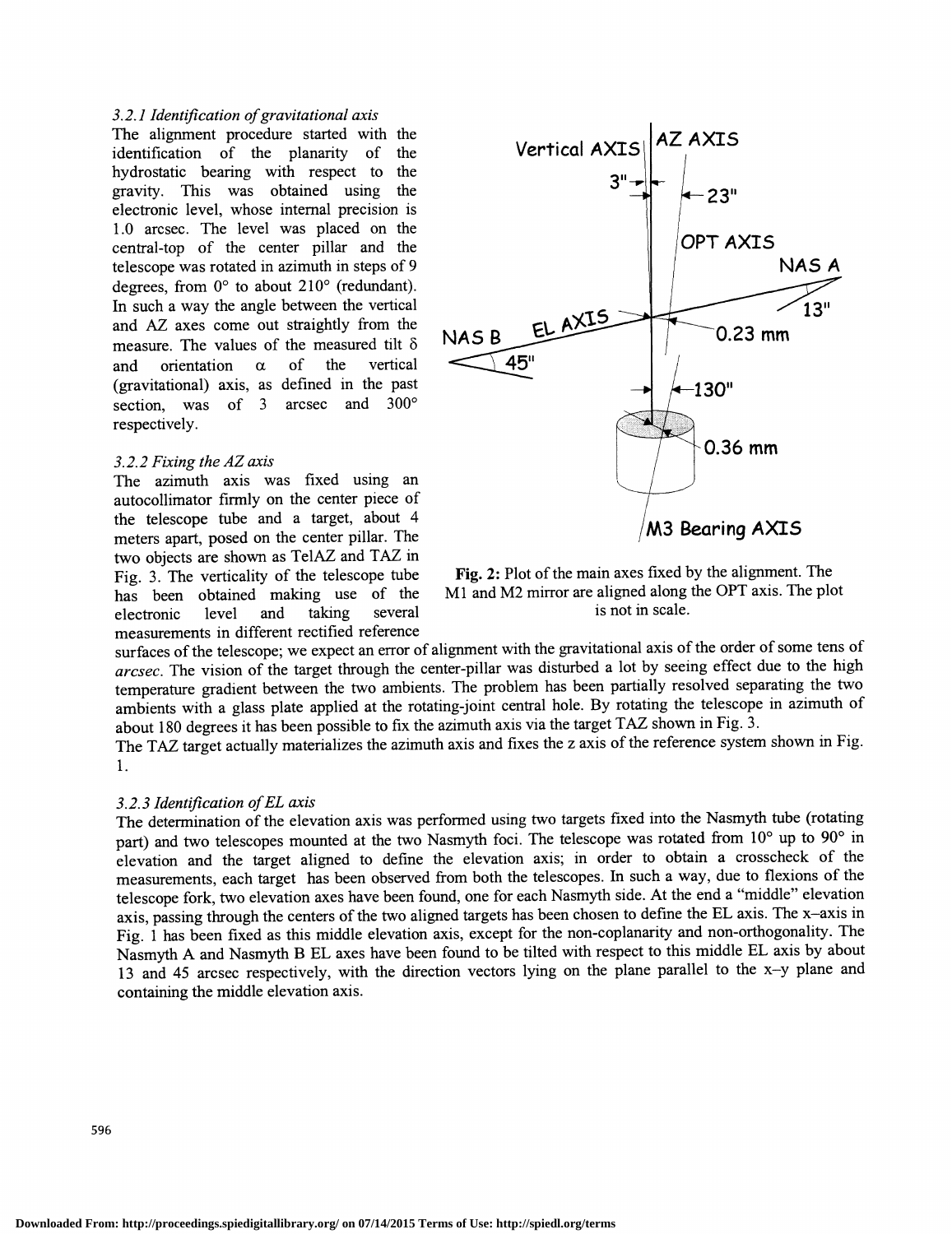

#### 3.2.4 Identification of OPT axis

The optical axis has been defined as the one orthogonal to the elevation axis. To do this a pentaprism was placed approximately where the EL axis crosses the AZ axis (see Fig. 3) and the autocollimator in the Nasmyth B has TelAZ **been** used to look into the azimuth target in the center pillar (TAZ in Fig. 3). The  $\sum_{\text{Azimuth axis}}$  procedure for the cross-check of the non-coplanarity and non-orthogonality between the EL and AZ axes was based on reference [1].  $\overline{\text{[6]}}$  Wedge Unfortunately we found that the alignment based on the pentaprism wedge, following Pentaprism the ESO procedure [1], was very difficult to perform, because the TAZ target, as seen Elevation axis from the NAS-B telescope was barely detectable, due to a number of light  $T^{M3}$  ( $\odot$ ) dispersion we encountered with commercial target (ESO adopted custom target). The problem has been solved placing a second target defining the azimuth axis close to the  $T_A Z$   $\overrightarrow{CD}$  bottom face of the pentaprism shown as TM3 in Fig. 3. The TM3 target has been fixed on the M3 bearing. In this way the  $AZ$ passing through the centers of the two

targets TAZ and TM3, both well visible in telescopic mode from the NAS-B through the pentaprism. The optical axis has then been defined as that one orthogonal to the EL axis, in accord with the ESO/NTT alignment procedure [1]. In such a way we can determine the discrepancy from the OPT axis defined by the pentaprism and the azimuth axis defined by the TAZ target. The resulting non-co-planarity between the AZ and OPT axes has been found to be of 230  $\mu$ m all along the -y direction on the reference system (see Fig. 1). The tilt  $\delta$  of the OPT axis has been found to be 23 arcsec with an orientation  $\alpha$  of 180<sup>o</sup>.

## 3.2.5 Identification of M3 bearing axis

The bearing axis of the tertiary mirror has been aligned at this stage. The target placed inside the M3 bearing is visible in Fig. 3 and was the same already used during the identification of the OPT axis (TM3 target). This operations has been preceded by the dismount of the telescope placed on the center-piece (Te1AZ in Fig. 3) and posing it inside the center pillar by replacing the target TAZ. The tilt of the M3 bearing has been measured by rotating it around its axis while observing the target TM3 . Before this operation the telescope tube has been placed in vertical using the electronic level following the same procedure described in paragraph 3.2.3. The axis of M3 has then been adjusted to be parallel to the AZ one inserting plates of different thickness at the contact points between the barrel of M3 and the spiders and checking the result both with the pillar telescope and with the electronic level placed on the top surface of the M3 bearing. Finally the M3 bearing was fixed in a position with tilt  $\delta$  nearly 130 arcsec with an orientation  $\alpha$  of 90°.

## 3.2.6 Mount of the mirrors

After the identification of the main axes, the mirrors were mounted at the telescope inside their proper mounts. The primary mirror was mounted and aligned inside its cell. Once mounted the primary mirror cell the alignment with respect to the OPT axis was performed and a final decentering of the cell of  $430 \mu m$  along a direction of +116° has been measured. The secondary mirror has been aligned along the OPT axis with a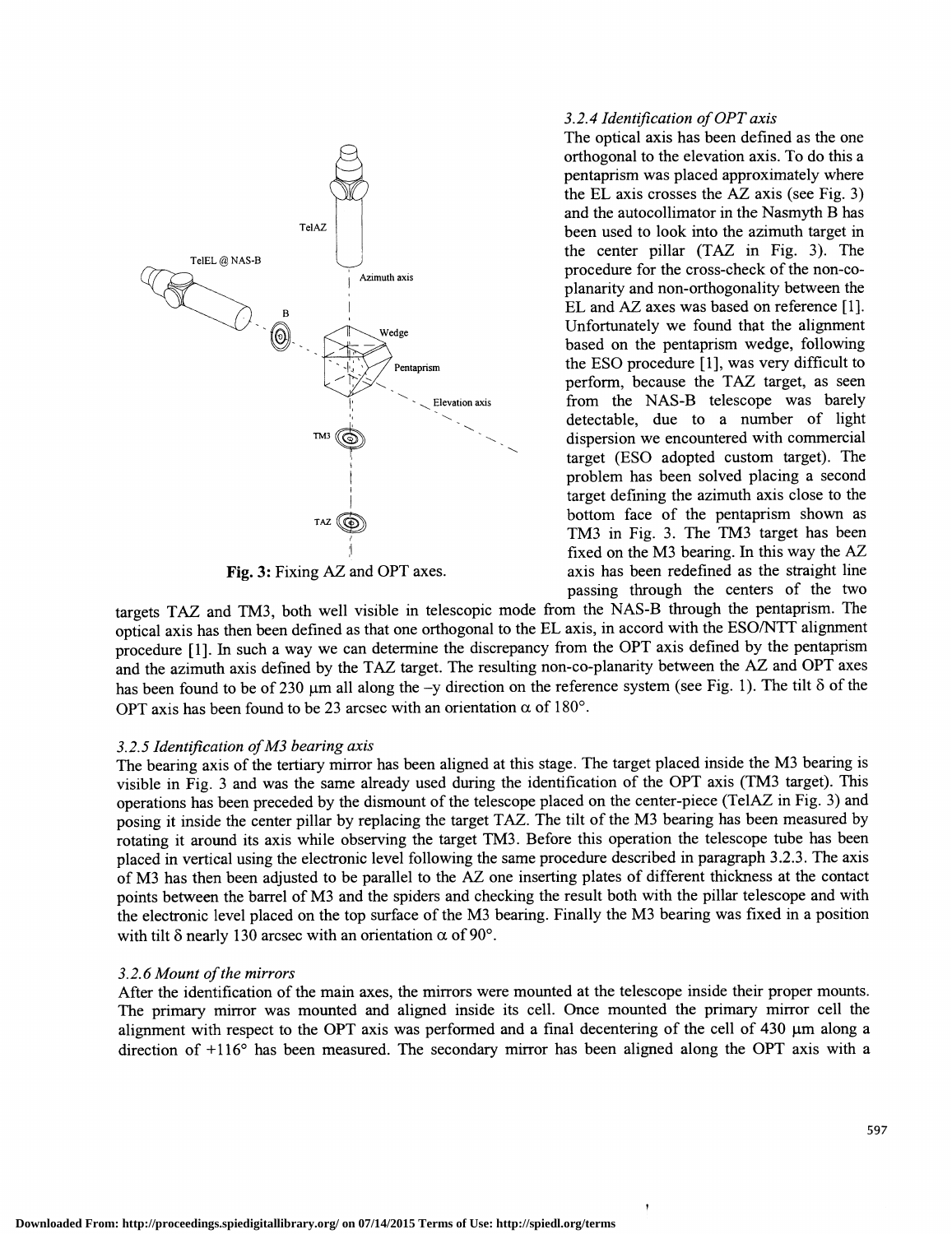decentering of  $120 \mu m$  along a direction  $+55^{\circ}$  apart from the xaxiz. The M2 optical axis has a tilt of  $\delta = 2.5$  arcsec and  $\frac{M1}{M2}$ orientation  $\delta = +90^\circ$ .

The M3 mirror was simply mounted on the bearing, and no adjustment was performed; in such a way a decentering of 160 m remains with respect to the

| Axis             | Tilt<br>711 | Orientation | Decentering<br>ım | _________<br>Orientation of<br>Decentering $(°)$ |
|------------------|-------------|-------------|-------------------|--------------------------------------------------|
| ________________ | ________    |             | 30                | +116                                             |
| M2.              | $2.5 + 10$  | +90         | 120+310           | $+55$                                            |
| м٩               | $30+18$     | -143        | 60+100<br>______  | $+16$                                            |

Tab. 2: Some useful results of the main optical axes. The values are with respect to the OPT axis.

Tab. 3: Effect of Ml—M2 misalignment.

Decentering of 1  $\mu$ m 0.19  $\mu$ m or 0.001" 4.0  $\mu$ m or 0.021"<br>Tilt of 1 arcsec 1.59  $\mu$ m or 0.0085" 85.7  $\mu$ m or 0.46" 1.59  $μm$  or 0.0085"

**Effect** Blur Shift

OPT axis. Some values reported on Fig. 2 and useful for the next discussion on section 4 are shown in Tab. 2. All the values are referred to the convention exposed on paragraph 3.1 . Care is necessary in the interpretation of the numbers in Tab. 2 because of their definition with respect to the OPT axis instead of the AZ axis. The decentering is the distance between the center of the mirror sag and the azimuth axis while the orientation of the decentering direction follows the same convention of the parameter  $\alpha$  in Fig. 1. The tilt measurements are affected substantially by the environmental seeing (about  $\pm 10$  arcsec) and by the instrument precision, which depends on the telescope to target distance. The decentering measurements are mainly affected by the instrument precision (also depending on the distance).

# 4. EFFECTS OF THE ACTUAL ALIGNMENT ON IMAGE QUALITY

Misalignment

The results of the alignment induce two main effects on the focal plane image: a shift with respect to the nominal position and an optical aberration. These effects may be only partially removed in a subsequent active correction of the mirrors. Given the parameters in Tab. 2, the effect of telescope

misalignments are summarized in Tab. 3. Most dangerous misalignment concern only with the Ml to M2,

having M3 no optical power.<br>The misalignment of M3, it does not matter if it is due to tilt or decentering, just produces a displacement of the image on the focal plane. Looking into the Ml and M2 tilt column of Tab. 2, and utilizing Tab. 3, a blur less than 0.1 arcsec is expected due to the Ml-M2 tilt misalignment. Considering the Ml and M2 decentering column in Tab. 2, the result is a net decentering value of  $385 \mu m$  between the two mirrors. With the aim of the Tab. 3 that value implies a blur of the image of 73  $\mu$ m, or 0.4 arcsec. This is the worst values found in the alignment. Anyway this value may be corrected using active optics, in particular using the hexapod support of the secondary mirror introducing a decentering of M2 in such a way to align it with Ml . As far as the shift of the image due to M1-M2 misalignment is concerned, using Tab. 2 and Tab. 3, it is found a value of 8 arcsec due to decentering, and 1 arcsec due to tilt. These shifts will also be corrected aligning the mirrors via active optics. The effect of M3 misalignment is explained through Fig. 4 and Tab. 4. In Fig. 4 a rotation of  $\theta$  degrees around the major axis of the M3 elliptical surface is shown. n and n' represent, respectively, the mirror normal before and after the rotation. Ri is the versor of the incident ray while Rr and Rr' are the ones of the reflected rays before and after the rotation, making an angle  $\phi$ . Xfp and Yfp represent the coordinate system on the focal plane, where the nominal nasmyth focus is also shown. The generic position of the image after the rotation  $\theta$ has coordinate  $\Delta X$ fp and  $\Delta Y$ fp. In Tab. 4 the values of the angle  $\phi$  and the image position in terms of  $\Delta X$ fp,  $\Delta Y$ fp and  $\Delta Z$ fp (defocus) as function of any kind of M3 rotation are shown. The bearing rotation is done around the Ri versor in Fig. 4, while the minor axis of M3 is coincident with the x axis in the same figure. It may easily be proved that for a small rotation around the major axis, as is our case,  $\Delta Y$ fp  $\approx 0$  and  $\phi = 2^{1/2}\theta$ . The piston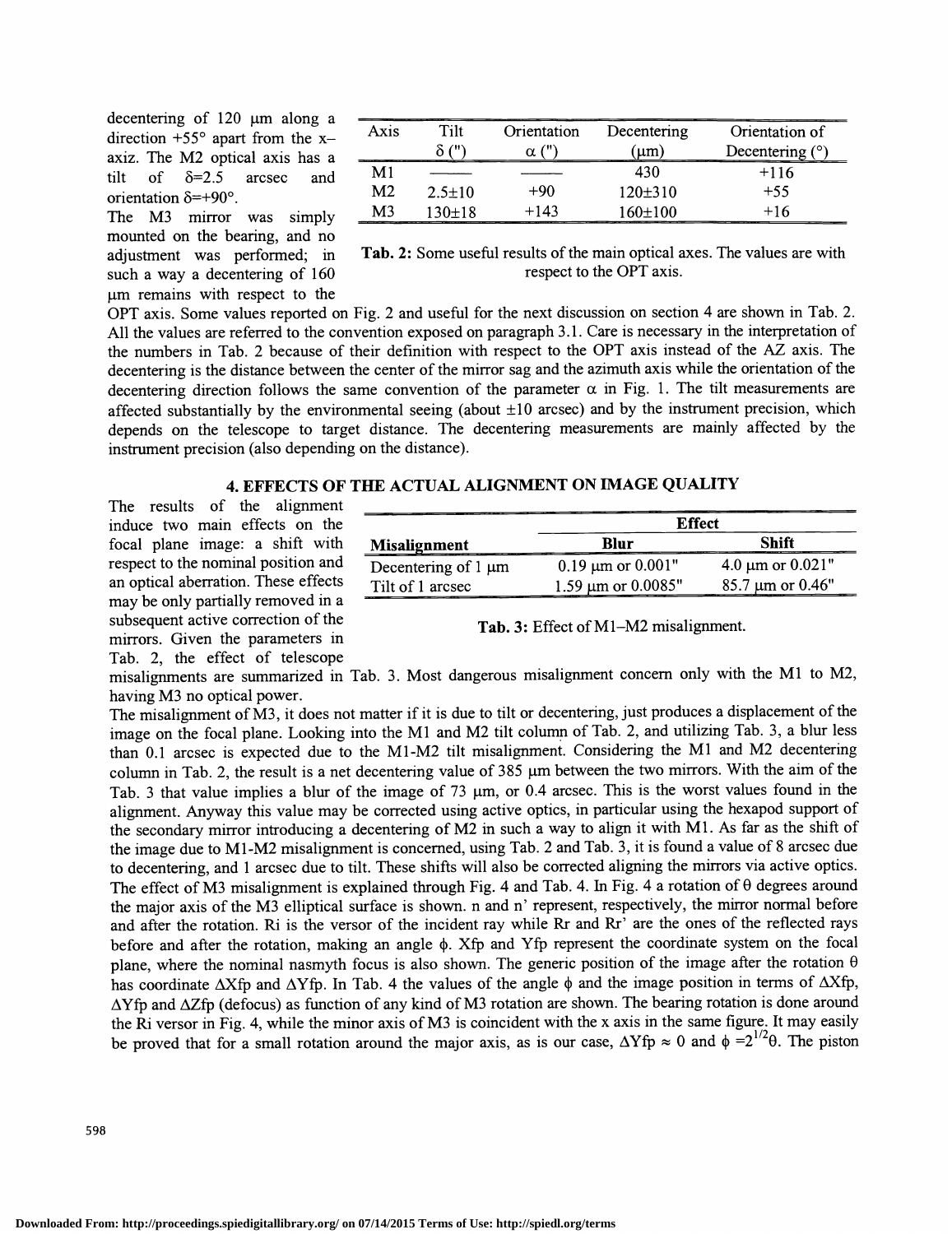

Fig. 4: Effect of M3 movement on the focal plane image. Rotation  $\theta$ occour around the M3major axis.

displacement happens when a M3 translation along the M3 normal is present. The values of  $\Delta X$ fp,  $\Delta Y$ fp and  $\Delta Z$ fp are in micron for a rotation  $\theta$  of 1 arcsec around the correspondent axis and a piston movement of 1 micron. The distance between the mirror center and the nominal position of the image is 4100.6 mm. The total image displacement due both to M3 bearing tilt and decentering is:  $x \Delta X$ fp=1.8 mm,  $\Delta Y$ fp=3.6 µm and  $\Delta Z$ fp=160 µm. The values of  $\Delta X$ fp and  $\Delta Y$ fp correspond, respectively, to 9 and 19 arcsec on the sky and those values can not be corrected by the M3 active optics. In fact, a  $x_{\text{fn}}$  system of three piezo-electric actuators allows the rotation around the minor and major axes and the piston movement. The ranges are of about 20 arcsec for the rotations and 40 µm for the piston. Considering the M3 active optics ranges and the

described misalignment values it should be noticed the impossibility of correcting the M3 misalignment.

| <b>M3 Misalignment</b>    |                         | $\Delta\mathbf{X_{fn}}$ (um) | $\Delta$ Y <sub>fn</sub> ( $\mu$ m) | $\Delta Z_{\rm fn}(\mu m)$ |
|---------------------------|-------------------------|------------------------------|-------------------------------------|----------------------------|
| Rot Bearing $(\theta)$    |                         |                              |                                     | $\approx$ U                |
| Rot minor axis $(\theta)$ | 2θ                      |                              | 40                                  | ≈U                         |
| Rot mayor axis $(\theta)$ | $\approx 2^{1/2}\theta$ | 28                           | $\approx$ ()                        | $\approx$ ()               |
| Piston                    |                         |                              | 4147                                | 4142                       |

Tab 4: Effect of M3 misalignment.  $\Delta X$ fp,  $\Delta Y$ fp and  $\Delta Z$ fp are in micrometer for  $\theta$  of 1 arcsec and piston of 1 micrometer.

This fact should be taken into account at the moment of mounting the instruments in both the Nasmyth stations and when modeling the telescope pointing system.

# 5. ON-SKY TEST

The final step of the alignment has been a preliminary visual check at the Nasmyth B focal plane looking at the sky on a point-like source. The very first picture was taken during the night of the  $9<sup>th</sup>$  of June, 1998, and it is here shown in Fig. 5. The object was the  $\epsilon$  Lyr 1 binary system in the B band with a 10 s exposure. The separation of the two stars is of 2.6 arcsec and a computation of it using pixel match showed a good agreement with the telescope scale.



Fig. 5: Picture of the "first light" image. The FWHM of the stars is 0.8 arcsec.